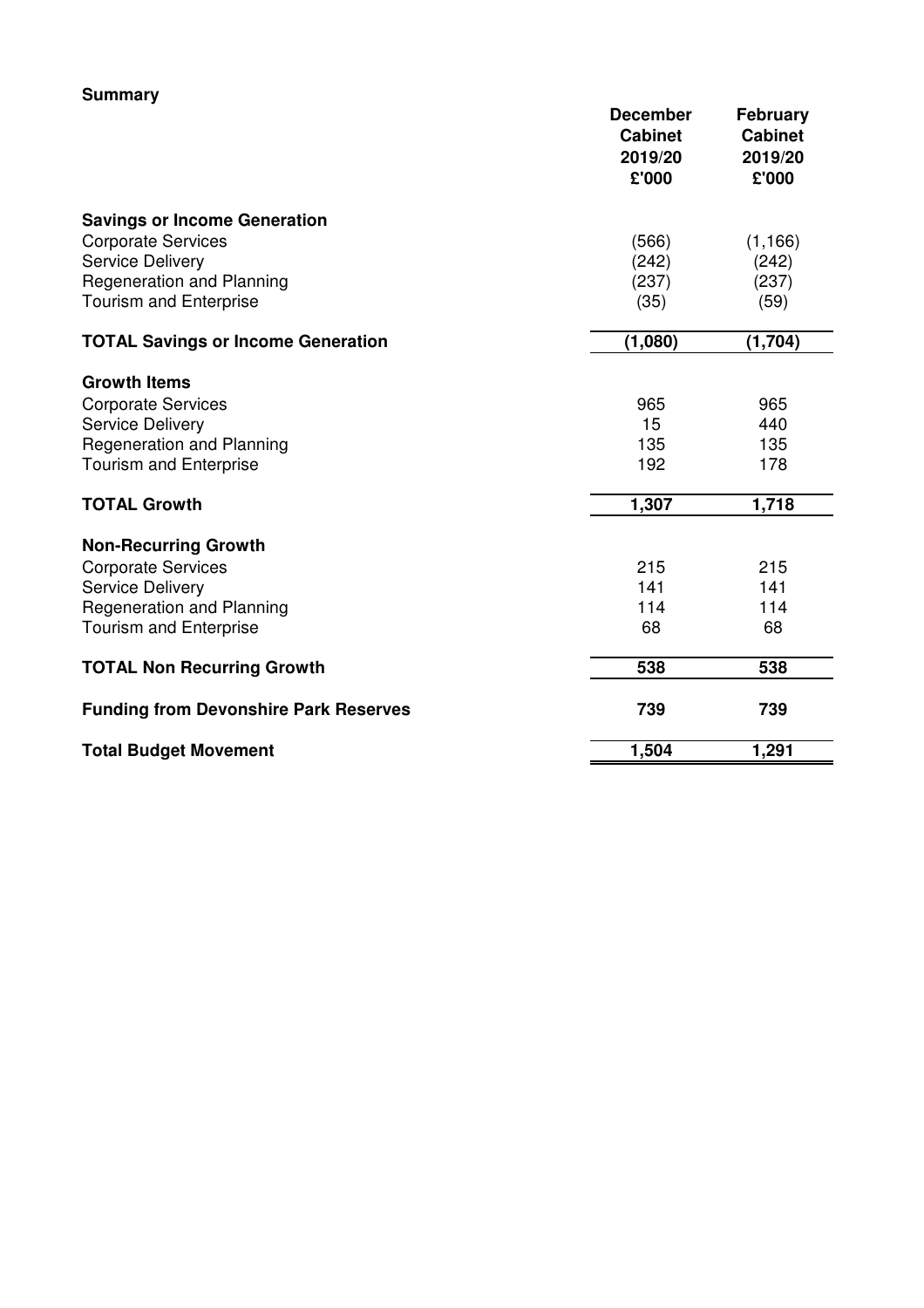## **CORPORATE SERVICES**

|                                                                                                                                                                                                           | <b>December</b><br><b>Cabinet</b><br>2019/20<br>£'000 | <b>February</b><br><b>Cabinet</b><br>2019/20<br>£'000 |
|-----------------------------------------------------------------------------------------------------------------------------------------------------------------------------------------------------------|-------------------------------------------------------|-------------------------------------------------------|
| <b>SAVINGS</b>                                                                                                                                                                                            |                                                       |                                                       |
| <b>Corporate Services</b><br>Joint Transformation Programme<br>Commercial Income<br>Contribution from HRA towards JTP<br>Captial Financing                                                                | (200)<br>(100)<br>(250)<br>0                          | (200)<br>(100)<br>(250)<br>(600)                      |
| IT<br><b>DR Contract</b><br><b>Canon Contract</b>                                                                                                                                                         | (10)<br>(1)                                           | (10)<br>(1)                                           |
| ΗR<br>Provision of HR support to external organisation, 3VA                                                                                                                                               | (5)                                                   | (5)                                                   |
| <b>New Saving and Income Proposals</b>                                                                                                                                                                    | (566)                                                 | (1, 166)                                              |
| <b>GROWTH ITEMS</b>                                                                                                                                                                                       |                                                       |                                                       |
| Corporate<br>Pay Award and Increments<br><b>Pension Contributions</b><br>National Living Wage<br>Inflation<br>Captial Financing                                                                           | 300<br>30<br>20<br>250<br>300                         | 300<br>30<br>20<br>250<br>300                         |
| <b>Emergency Planning</b><br>East Sussex Emergency Partnership                                                                                                                                            | 13                                                    | 13                                                    |
| <b>Local Democracy</b><br>Audio minutes add on for Modern. Gov<br>ADSO Certificate in Democratic Services Knowledge<br>Tellus - Data mining module<br>Atlas - Boundary review and boundary changes module | $\overline{c}$<br>3<br>$\overline{c}$<br>1            | 2<br>3<br>$\overline{c}$<br>1                         |
| Legal<br>Apprentice Paralegal                                                                                                                                                                             | 9                                                     | 9                                                     |
| IT<br><b>PSN Compliance</b><br><b>Blackberry Licence and Support</b><br><b>Cloud Storage</b><br><b>UPS Maintenance</b><br><b>PCIDSS Scans</b>                                                             | 7<br>18<br>5<br>$\overline{c}$<br>3                   | 7<br>18<br>5<br>$\overline{c}$<br>3                   |
| <b>TOTAL GROWTH ITEMS</b>                                                                                                                                                                                 | 965                                                   | 965                                                   |
| <b>NON RECURRING GROWTH ITEMS</b>                                                                                                                                                                         |                                                       |                                                       |
| JTP implimenation assumed revenue exp<br>Members Allowances review - Money carried over as not used this<br>financial year                                                                                | 200<br>5                                              | 200<br>5                                              |
| Recruitment of HR apprentice                                                                                                                                                                              | 10                                                    | 10                                                    |
| <b>TOTAL NON RECURRING GROWTH ITEMS</b>                                                                                                                                                                   | 215                                                   | 215                                                   |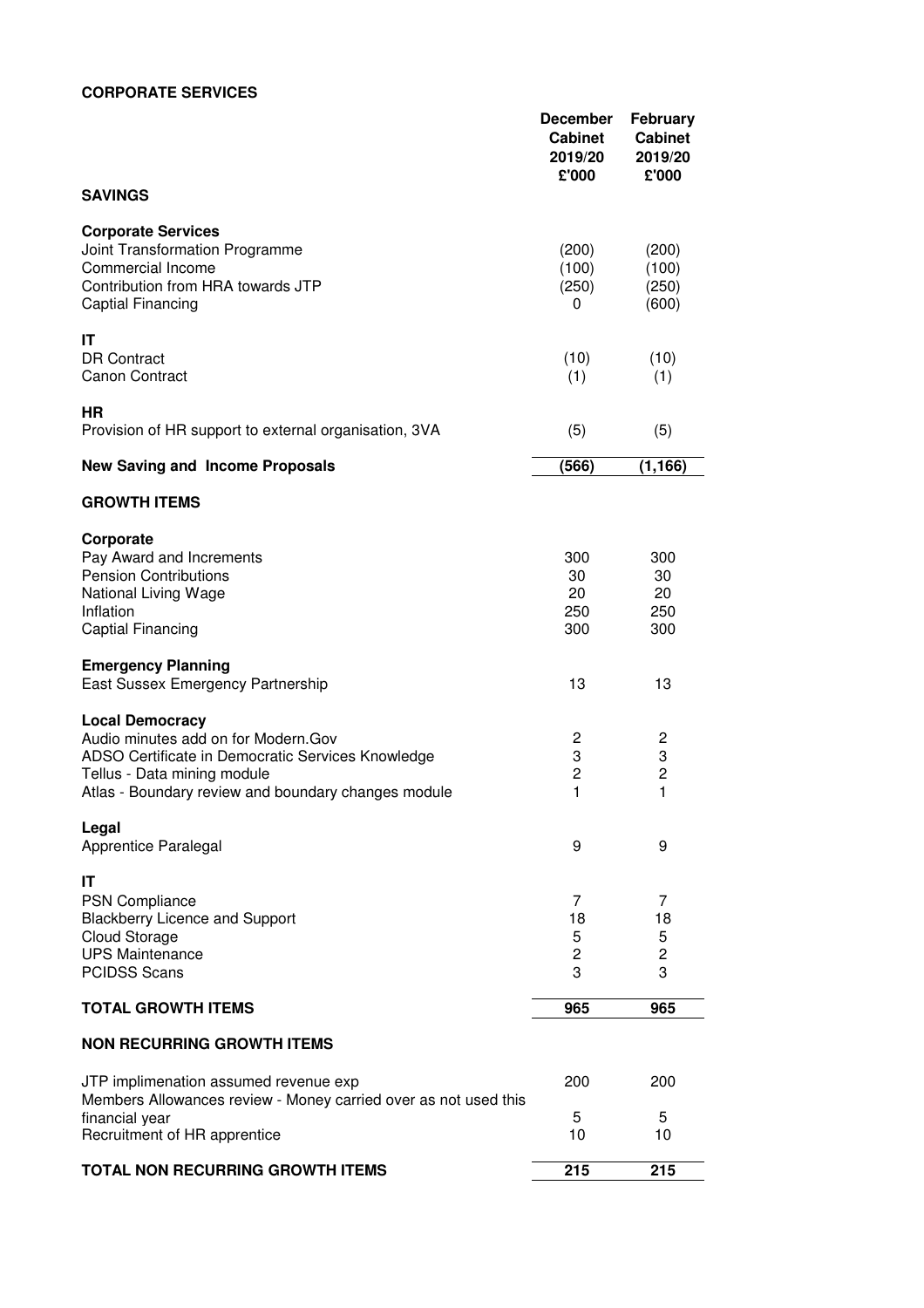| <b>Direct Service Delivery</b> |
|--------------------------------|
|--------------------------------|

| Direct Service Delivery                                                                                                                                                                                                                                 | <b>December</b><br><b>Cabinet</b><br>2019/20<br>£'000 | <b>February</b><br><b>Cabinet</b><br>2019/20<br>£'000 |
|---------------------------------------------------------------------------------------------------------------------------------------------------------------------------------------------------------------------------------------------------------|-------------------------------------------------------|-------------------------------------------------------|
| <b>SAVINGS OR INCOME GENERATION</b>                                                                                                                                                                                                                     |                                                       |                                                       |
| <b>Envirnomental Efficiences</b>                                                                                                                                                                                                                        | (150)                                                 | (150)                                                 |
| <b>Bereavement</b><br>Increased burial and cremation costs by 2.4%                                                                                                                                                                                      | (92)                                                  | (92)                                                  |
| <b>TOTAL Savings or Income Generation</b>                                                                                                                                                                                                               | (242)                                                 | (242)                                                 |
| <b>GROWTH ITEMS</b>                                                                                                                                                                                                                                     |                                                       |                                                       |
| <b>Customer and Neighhourhood First</b><br>New Bus shelters, Eastbourne Town Centre<br>Community Engagement activities for Neighbourhood<br>First fly tipping, littering, and other ASB activities.<br>Purchasing of litter picking equipment, posters, | 10                                                    | 10                                                    |
| signage etc                                                                                                                                                                                                                                             | $\overline{2}$                                        | $\overline{2}$                                        |
| <b>Specialist &amp; Case Management</b><br>Ash Die Back<br>Welfare funerals<br>Shortfall in HB Admin grant<br>Recycling credits expected to cease in 19-20                                                                                              | 1<br>2<br>$\overline{0}$<br>0                         | 1<br>$\overline{c}$<br>40<br>385                      |
| <b>TOTAL GROWTH ITEMS</b>                                                                                                                                                                                                                               | 15                                                    | 440                                                   |
| <b>NON RECURRING GROWTH ITEMS</b>                                                                                                                                                                                                                       |                                                       |                                                       |
| <b>Customer and Neighbourhood Services</b><br>Car park machines<br>Upgrade customer terminals                                                                                                                                                           | 25<br>15                                              | 25<br>15                                              |
| <b>Specialist &amp; Case Management</b><br>Empty Homes review to maximise the NHB<br>Annual SPD review<br><b>NNDR Bid software</b><br><b>Bed and Breakfast</b>                                                                                          | 10<br>13<br>22<br>56                                  | 10<br>13<br>22<br>56                                  |
| <b>TOTAL NON RECURRING GROWTH ITEMS</b>                                                                                                                                                                                                                 | 141                                                   | 141                                                   |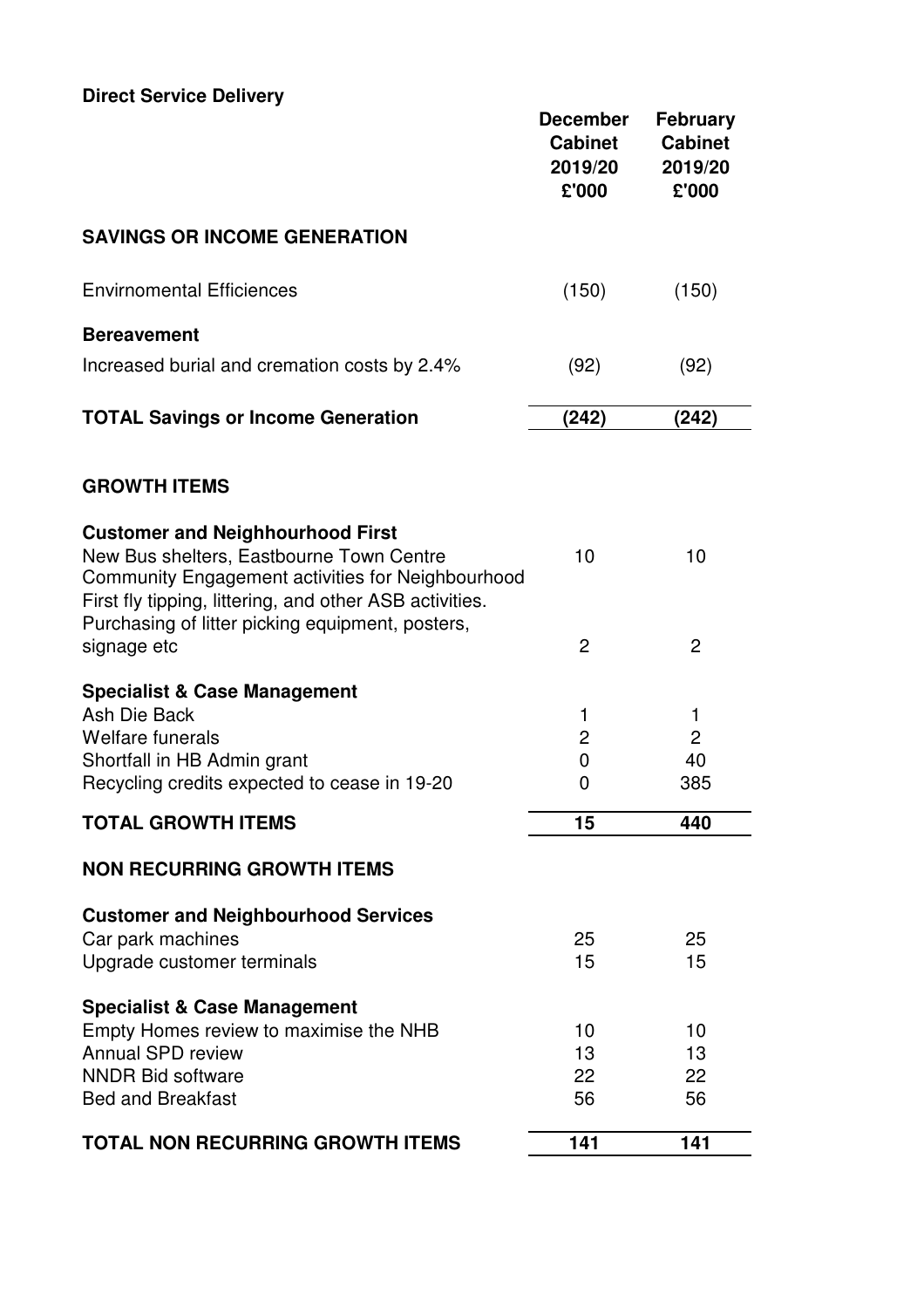## **Regeneration and Planning**

|                                                                 | <b>December</b><br><b>Cabinet</b><br>2019/20<br>£'000 | <b>February</b><br><b>Cabinet</b><br>2019/20<br>£'000 |
|-----------------------------------------------------------------|-------------------------------------------------------|-------------------------------------------------------|
| <b>SAVINGS AND INCOME</b>                                       |                                                       |                                                       |
| <b>Efficiency Savings</b><br><b>Property and Facilities</b>     | (200)                                                 | (200)                                                 |
| Property Asset Management System                                | (9)                                                   | (9)                                                   |
| <b>Building Control Contract</b>                                | (13)                                                  | (13)                                                  |
| <b>Business Planning and Performance</b>                        |                                                       |                                                       |
| Pentana systems maintenance                                     | (11)                                                  | (11)                                                  |
| <b>Grant Finder</b>                                             | (4)                                                   | (4)                                                   |
| Regeneration                                                    |                                                       |                                                       |
| <b>New Saving and Income Proposals</b>                          | (237)                                                 | (237)                                                 |
| <b>GROWTH ITEMS</b>                                             |                                                       |                                                       |
| <b>Property and Facilities</b>                                  |                                                       |                                                       |
| <b>Coindition Surveys</b>                                       | 50                                                    | 50                                                    |
| Eastbourne Downs Golf Club                                      | 40                                                    | 40                                                    |
| <b>Business Planning and Performance</b>                        | $\overline{7}$                                        | $\overline{7}$                                        |
| <b>Gov Delivery</b><br><b>Press Office</b>                      | 36                                                    | 36                                                    |
| <b>Planning</b>                                                 |                                                       |                                                       |
| <b>BCIS</b> online subscription                                 | $\overline{2}$                                        | 2                                                     |
| <b>TOTAL GROWTH ITEMS</b>                                       | 135                                                   | 135                                                   |
| <b>NON RECURRING GROWTH ITEMS</b>                               |                                                       |                                                       |
| <b>Smart Survey</b>                                             | ı                                                     | 1                                                     |
| <b>Langney Community Hall</b>                                   | 9                                                     | 9                                                     |
| <b>Bandstand PC</b>                                             | 6                                                     | 6                                                     |
| Minimum Energy Efficenty Standards<br><b>Rating Revlautions</b> | 10<br>5                                               | 10<br>5                                               |
| Downland Whole Estate Plan                                      | 43                                                    | 43                                                    |
| <b>Planning Policy</b>                                          |                                                       |                                                       |
| <b>Terra Quest</b>                                              | 40                                                    | 40                                                    |
| <b>TOTAL NON RECURRING GROWTH ITEMS</b>                         | 114                                                   | 114                                                   |